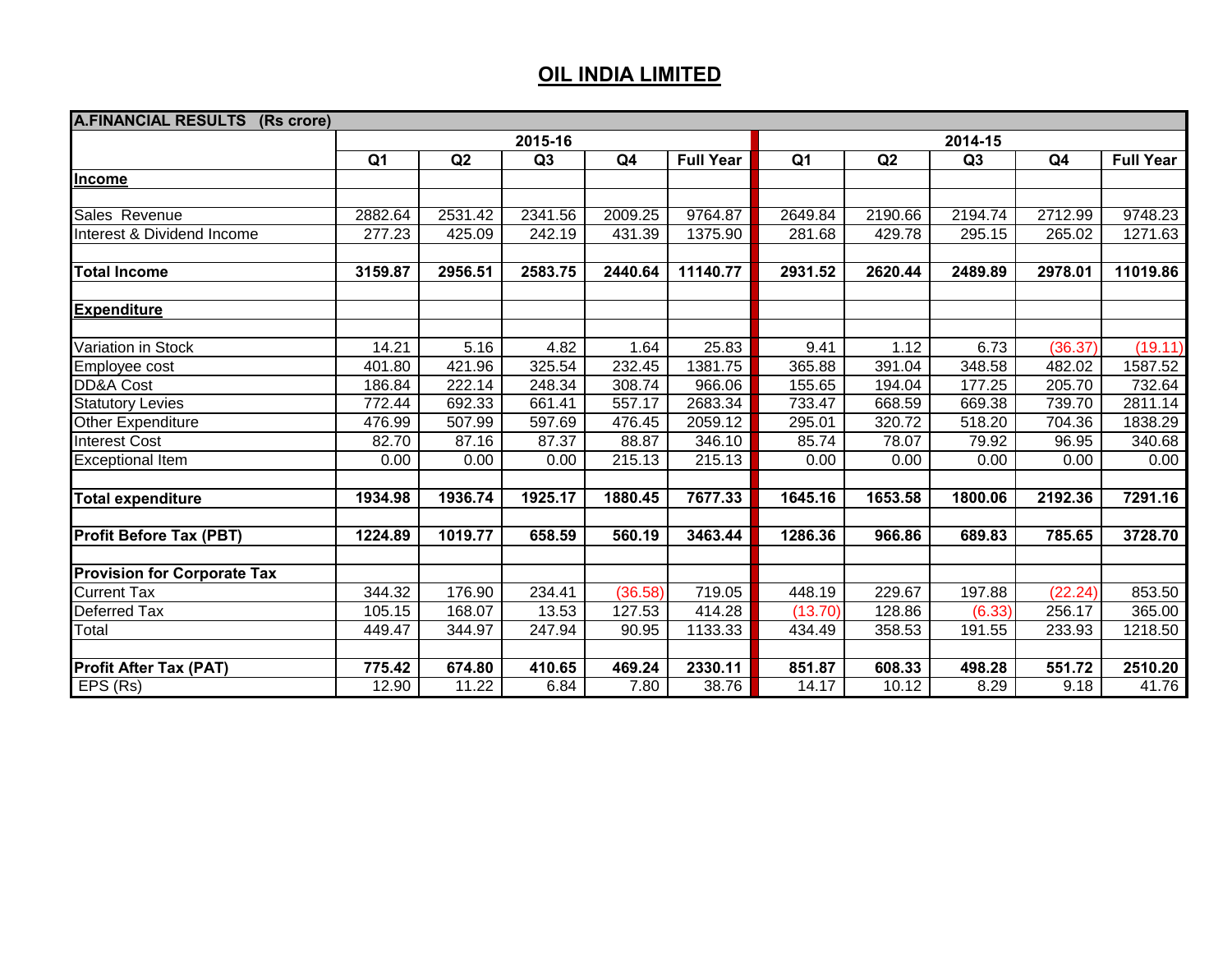| <b>B.PHYSICAL QTY</b> |                |        |                |                |                  |                |        |        |                |                  |  |
|-----------------------|----------------|--------|----------------|----------------|------------------|----------------|--------|--------|----------------|------------------|--|
|                       |                |        | 2015-16        |                |                  | 2014-15        |        |        |                |                  |  |
|                       | Q <sub>1</sub> | Q2     | Q <sub>3</sub> | Q <sub>4</sub> | <b>Full Year</b> | Q <sub>1</sub> | Q2     | Q3     | Q <sub>4</sub> | <b>Full Year</b> |  |
| 1. Production         |                |        |                |                |                  |                |        |        |                |                  |  |
| Crude Oil (MMT)       |                |        |                |                |                  |                |        |        |                |                  |  |
| - OIL                 | 0.834          | 0.808  | 0.797          | 0.771          | 3.210            | 0.833          | 0.868  | 0.867  | 0.828          | 3.396            |  |
| -<br>K                | 0.005          | 0.005  | 0.005          | 0.005          | 0.020            | 0.008          | 0.007  | 0.007  | 0.006          | 0.028            |  |
| Condensate            | 0.003          | 0.005  | 0.004          | 0.005          | 0.017            | 0.003          | 0.004  | 0.004  | 0.005          | 0.016            |  |
| Total (incl. JV)      | 0.842          | 0.818  | 0.806          | 0.781          | 3.247            | 0.844          | 0.879  | 0.878  | 0.839          | 3.440            |  |
|                       |                |        |                |                |                  |                |        |        |                |                  |  |
| Gas (BCM)             |                |        |                |                |                  |                |        |        |                |                  |  |
| - OIL                 | 0.642          | 0.702  | 0.776          | 0.718          | 2.838            | 0.677          | 0.694  | 0.687  | 0.664          | 2.722            |  |
| - JV                  | 0.000          | 0.000  | 0.000          | 0.000          | 0.000            | 0.000          | 0.000  | 0.000  | 0.000          | 0.000            |  |
| Total (incl. JV)      | 0.642          | 0.702  | 0.776          | 0.718          | 2.838            | 0.677          | 0.694  | 0.687  | 0.664          | 2.722            |  |
|                       |                |        |                |                |                  |                |        |        |                |                  |  |
| O+OEG (MMT)           | 1.484          | 1.520  | 1.582          | 1.499          | 6.085            | 1.521          | 1.573  | 1.565  | 1.503          | 6.162            |  |
|                       |                |        |                |                |                  |                |        |        |                |                  |  |
| LPG (TMT)             | 9.306          | 10.011 | 11.037         | 10.676         | 41.030           | 9.194          | 10.358 | 12.254 | 11.764         | 43.570           |  |
|                       |                |        |                |                |                  |                |        |        |                |                  |  |
| 2.Sales               |                |        |                |                |                  |                |        |        |                |                  |  |
| Crude Oil (MMT)       |                |        |                |                |                  |                |        |        |                |                  |  |
| - OIL                 | 0.836          | 0.801  | 0.795          | 0.767          | 3.199            | 0.826          | 0.850  | 0.859  | 0.824          | 3.359            |  |
| - J $V$               | 0.006          | 0.005  | 0.005          | 0.005          | 0.021            | 0.008          | 0.007  | 0.006  | 0.005          | 0.027            |  |
| Condensate            | 0.003          | 0.004  | 0.005          | 0.005          | 0.017            | 0.003          | 0.004  | 0.004  | 0.005          | 0.016            |  |
| Total (incl. JV)      | 0.845          | 0.810  | 0.805          | 0.777          | 3.237            | 0.837          | 0.861  | 0.869  | 0.835          | 3.402            |  |
|                       |                |        |                |                |                  |                |        |        |                |                  |  |
| Gas Sales (BCM)       |                |        |                |                |                  |                |        |        |                |                  |  |
| - OIL                 | 0.502          | 0.565  | 0.652          | 0.595          | 2.314            | 0.548          | 0.559  | 0.549  | 0.526          | 2.181            |  |
| - JV                  | 0.000          | 0.000  | 0.000          | 0.000          | 0.000            | 0.000          | 0.000  | 0.000  | 0.000          | 0.000            |  |
| Total (incl. JV)      | 0.502          | 0.565  | 0.652          | 0.595          | 2.314            | 0.548          | 0.559  | 0.549  | 0.526          | 2.181            |  |
|                       |                |        |                |                |                  |                |        |        |                |                  |  |
| LPG (TMT)             | 9.350          | 9.697  | 11.448         | 10.677         | 41.172           | 9.538          | 10.168 | 11.805 | 11.945         | 43.456           |  |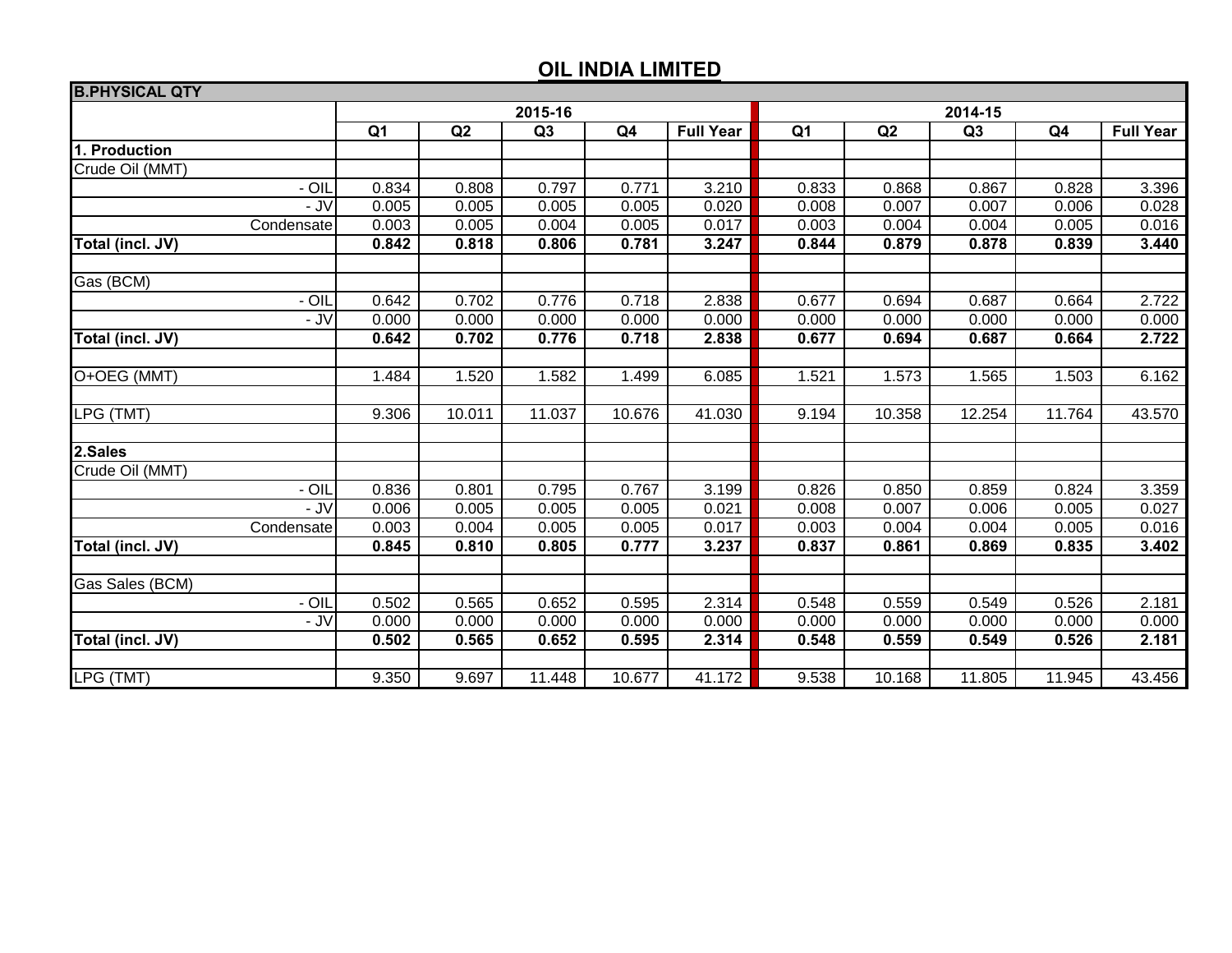| <b>C. FINANCIAL FIGURES (Rs crore)</b> |                |         |         |                |                  |                |         |                |                |                  |  |
|----------------------------------------|----------------|---------|---------|----------------|------------------|----------------|---------|----------------|----------------|------------------|--|
|                                        |                |         | 2015-16 |                |                  | 2014-15        |         |                |                |                  |  |
|                                        | Q <sub>1</sub> | Q2      | Q3      | Q <sub>4</sub> | <b>Full Year</b> | Q <sub>1</sub> | Q2      | Q <sub>3</sub> | Q <sub>4</sub> | <b>Full Year</b> |  |
| Crude Oil Sales                        |                |         |         |                |                  |                |         |                |                |                  |  |
| - Excl JV                              | 2167.91        | 1716.97 | 1564.08 | 1295.76        | 6744.72          | 1985.12        | 1504.03 | 1452.22        | 1962.32        | 6903.69          |  |
| -JV                                    | 17.30          | 13.66   | 11.34   | 7.72           | 50.02            | 33.52          | 28.28   | 24.63          | 9.25           | 95.68            |  |
| Total (incl. JV)                       | 2185.21        | 1730.63 | 1575.42 | 1303.48        | 6794.74          | 2018.64        | 1532.31 | 1476.85        | 1971.57        | 6999.37          |  |
| <b>Gas Sales</b>                       |                |         |         |                |                  |                |         |                |                |                  |  |
| - Excl JV                              | 410.81         | 477.90  | 473.26  | 451.27         | 1813.24          | 348.20         | 359.47  | 433.22         | 452.76         | 1593.65          |  |
| -JV                                    | 0.00           | 0.00    | 0.00    | 0.00           | 0.00             | 0.00           | 0.00    | 0.00           | 0.00           | 0.00             |  |
| Total (incl. JV)                       | 410.81         | 477.90  | 473.26  | 451.27         | 1813.24          | 348.20         | 359.47  | 433.22         | 452.76         | 1593.65          |  |
|                                        |                |         |         |                |                  |                |         |                |                |                  |  |
| <b>LPG</b>                             | 32.52          | 30.33   | 33.64   | 32.51          | 129.00           | 35.45          | 35.57   | 14.03          | 42.99          | 128.04           |  |
| Condensate                             | 10.15          | 16.65   | 14.61   | 12.74          | 54.15            | 19.80          | 24.74   | 18.51          | 16.97          | 80.02            |  |
| <b>Transportation Income</b>           | 81.75          | 101.74  | 102.60  | 76.90          | 362.99           | 87.19          | 101.80  | 105.84         | 73.70          | 368.53           |  |
| Total Excl. JV                         | 124.42         | 148.72  | 150.85  | 122.15         | 546.14           | 142.44         | 162.11  | 138.39         | 133.66         | 576.59           |  |
| <b>JV Share</b>                        | 0.00           | 0.00    | 0.00    | 0.00           | 0.00             | 0.00           | 0.00    | 0.00           | 0.00           | 0.00             |  |
| Total Incl. JV                         | 124.42         | 148.72  | 150.85  | 122.15         | 546.14           | 142.44         | 162.11  | 138.39         | 133.66         | 576.59           |  |
|                                        |                |         |         |                |                  |                |         |                |                |                  |  |
| Income from Renewable resources        | 27.31          | 38.03   | 16.86   | 19.73          | 101.93           | 19.79          | 21.22   | 10.03          | 11.53          | 62.56            |  |
|                                        |                |         |         |                |                  |                |         |                |                |                  |  |
| Income from OFC Fibre Leasing          | 2.35           | 2.37    | 2.34    | 2.34           | 9.40             | 2.36           | 2.32    | 2.33           | 2.41           | 9.42             |  |
|                                        |                |         |         |                |                  |                |         |                |                |                  |  |
| <b>Sale Revenue</b>                    | 2750.10        | 2397.65 | 2218.73 | 1898.97        | 9265.45          | 2531.43        | 2077.43 | 2060.81        | 2571.93        | 9241.59          |  |
|                                        |                |         |         |                |                  |                |         |                |                |                  |  |
| Claim towards Natural Gas Subsidy      | 130.71         | 131.18  | 121.06  | 108.27         | 491.22           | 113.71         | 110.59  | 131.22         | 138.93         | 494.45           |  |
| Income from Services                   | 1.83           | 2.59    | 1.77    | 2.01           | 8.20             | 4.70           | 2.64    | 2.71           | 2.14           | 12.19            |  |
| <b>Other Operating Income</b>          | 132.54         | 133.77  | 122.83  | 110.28         | 499.42           | 118.41         | 113.23  | 133.93         | 141.07         | 506.64           |  |
|                                        |                |         |         |                |                  |                |         |                |                |                  |  |
| <b>Revenue from operations</b>         | 2882.64        | 2531.42 | 2341.56 | 2009.25        | 9764.87          | 2649.84        | 2190.66 | 2194.74        | 2712.99        | 9748.23          |  |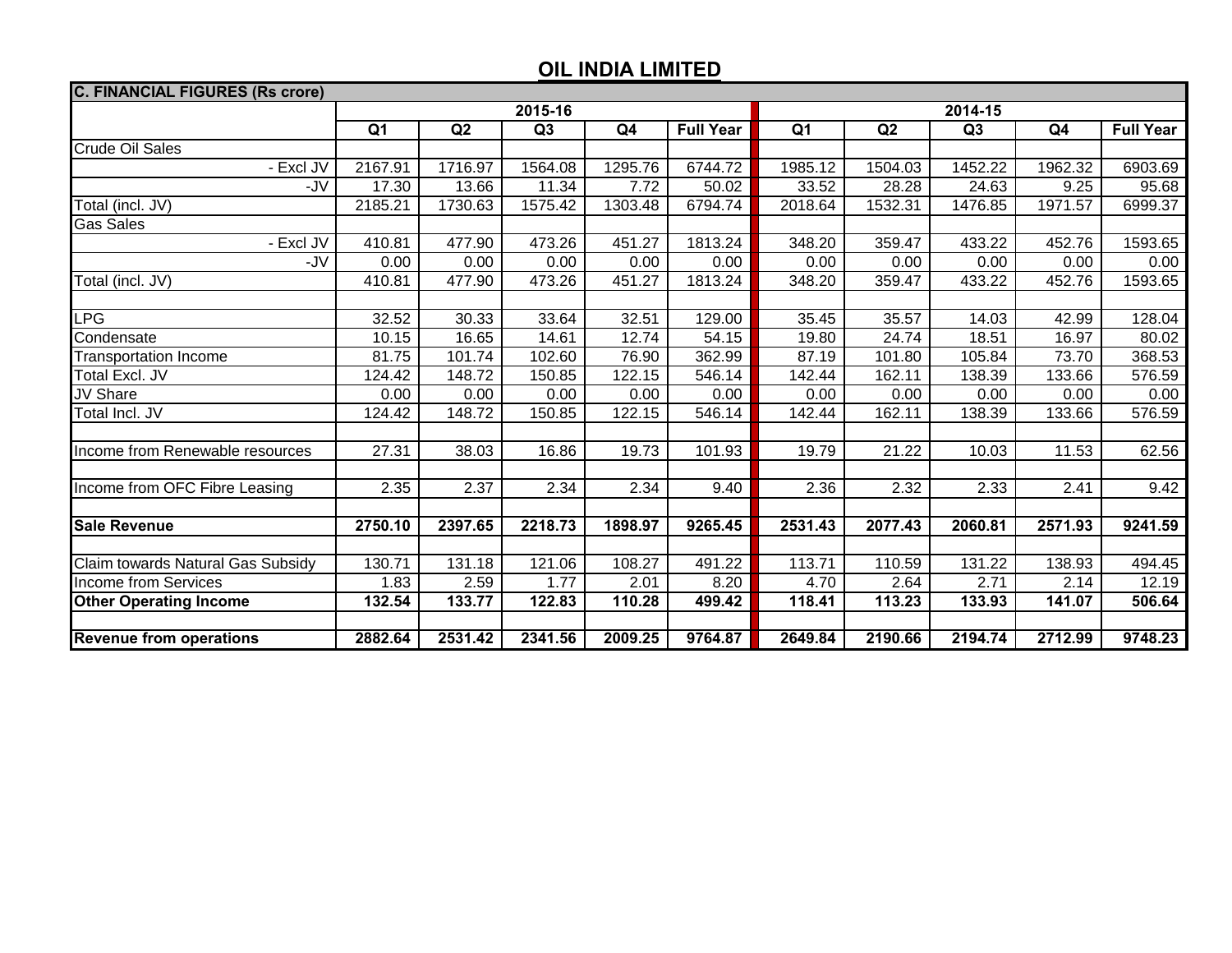| <b>D. CRUDE OIL PRICE &amp; SUBSIDY</b>                        |                |         |         |         |                  |                |          |          |           |                  |  |  |
|----------------------------------------------------------------|----------------|---------|---------|---------|------------------|----------------|----------|----------|-----------|------------------|--|--|
|                                                                | 2015-16        |         |         |         |                  | 2014-15        |          |          |           |                  |  |  |
|                                                                | Q <sub>1</sub> | Q2      | Q3      | Q4      | <b>Full Year</b> | Q <sub>1</sub> | Q2       | Q3       | Q4        | <b>Full Year</b> |  |  |
| 1. Crude Oil Price in USD/BBL                                  |                |         |         |         |                  |                |          |          |           |                  |  |  |
| (USD/BBL)                                                      |                |         |         |         |                  |                |          |          |           |                  |  |  |
| Pre - Discount                                                 | 61.85          | 48.72   | 42.02   | 32.62   | 46.35            | 108.35         | 101.25   | 74.93    | 53.64     | 84.25            |  |  |
| Less: Discount                                                 | 4.11           | 0.00    | 0.00    | 0.00    | 1.04             | 51.94          | 60.34    | 36.70    | 0.00      | 37.13            |  |  |
| Post Discount                                                  | 57.74          | 48.72   | 42.02   | 32.62   | 45.31            | 56.41          | 40.91    | 38.23    | 53.64     | 47.12            |  |  |
|                                                                |                |         |         |         |                  |                |          |          |           |                  |  |  |
| Post Discount-(Rs/BBL)                                         | 3664.76        | 3165.34 | 2770.38 | 2201.85 | 2966.45          | 3373.32        | 2479.56  | 2367.58  | 3338.55   | 2881.39          |  |  |
| <b>Exchange Rate</b>                                           | 63.47          | 64.97   | 65.93   | 67.50   | 65.47            | 59.80          | 60.61    | 61.93    | 62.24     | 61.15            |  |  |
|                                                                |                |         |         |         |                  |                |          |          |           |                  |  |  |
| 2. Impact of Under Recovery (Rs crore)                         |                |         |         |         |                  |                |          |          |           |                  |  |  |
| <b>Subsidy Discount</b>                                        | 155.06         | 0.00    | 0.00    | 0.00    | 155.06           | 1846.55        | 2238.30  | 1437.73  | 0.00      | 5522.58          |  |  |
| <b>Statutory Levies</b>                                        | 25.84          | 0.00    | 0.00    | 0.00    | 25.84            | 304.61         | 369.71   | 232.32   | 0.00      | 906.64           |  |  |
| Impact on PBT                                                  | 129.22         | 0.00    | 0.00    | 0.00    | 129.22           | 1541.94        | 1868.59  | 1205.41  | 0.00      | 4615.94          |  |  |
| Impact on PAT                                                  | 86.94          | 0.00    | 0.00    | 0.00    | 86.94            | 1034.52        | 1175.68  | 802.15   | 0.00      | 3107.50          |  |  |
|                                                                |                |         |         |         |                  |                |          |          |           |                  |  |  |
| 3. Upstream Share of Under Recovery (Rs crore)                 |                |         |         |         |                  |                |          |          |           |                  |  |  |
| <b>ONGC</b>                                                    | 1096.12        | 0.00    | 0.00    | 0.00    | 1096.12          | 13200.10       | 13641.25 | 9458.27  | 0.00      | 36299.62         |  |  |
| OIL                                                            | 155.06         | 0.00    | 0.00    | 0.00    | 155.06           | 1846.55        | 2238.30  | 1437.73  | 0.00      | 5522.58          |  |  |
| <b>GAIL</b>                                                    | 0.00           | 0.00    | 0.00    | 0.00    | 0.00             | 500.00         | 500.00   | 0.00     | 0.00      | 1000.00          |  |  |
|                                                                |                |         |         |         |                  |                |          |          |           |                  |  |  |
| <b>Total</b>                                                   | 1251.18        | 0.00    | 0.00    | 0.00    | 1251.18          | 15546.65       | 16379.55 | 10896.00 | 0.00      | 42822.20         |  |  |
|                                                                |                |         |         |         |                  |                |          |          |           |                  |  |  |
| 4. Distribution of Upstream Share of Under Recovery (Rs crore) |                |         |         |         |                  |                |          |          |           |                  |  |  |
| <b>IOCL</b>                                                    | 862.84         | 0.00    | 0.00    | 0.00    | 862.84           | 8107.21        | 9097.81  | 6115.74  | 276.35    | 23597.11         |  |  |
| <b>BPCL</b>                                                    | 190.33         | 0.00    | 0.00    | 0.00    | 190.33           | 3830.56        | 3530.79  | 2332.88  | (1331.35) | 8362.88          |  |  |
| <b>HPCL</b>                                                    | 198.01         | 0.00    | 0.00    | 0.00    | 198.01           | 3608.88        | 3750.95  | 2447.38  | 1055.00   | 10862.21         |  |  |
|                                                                |                |         |         |         |                  |                |          |          |           |                  |  |  |
| <b>Total</b>                                                   | 1251.18        | 0.00    | 0.00    | 0.00    | 1251.18          | 15546.65       | 16379.55 | 10896.00 | 0.00      | 42822.20         |  |  |
|                                                                |                |         |         |         |                  |                |          |          |           |                  |  |  |
| 5. Distribution of OIL's Share of Under Recovery (Rs crore)    |                |         |         |         |                  |                |          |          |           |                  |  |  |
| <b>IOCL</b>                                                    | 91.82          | 0.00    | 0.00    | 0.00    | 91.82            | 762.00         | 910.26   | 612.30   | 0.00      | 2284.56          |  |  |
| <b>BPCL</b>                                                    | 63.24          | 0.00    | 0.00    | 0.00    | 63.24            | 1084.55        | 1328.04  | 825.43   | 0.00      | 3238.02          |  |  |
| <b>HPCL</b>                                                    | 0.00           | 0.00    | 0.00    | 0.00    | 0.00             | 0.00           | 0.00     | 0.00     | 0.00      | 0.00             |  |  |
| <b>Total</b>                                                   | 155.06         | 0.00    | 0.00    | 0.00    | 155.06           | 1846.55        | 2238.30  | 1437.73  | 0.00      | 5522.58          |  |  |